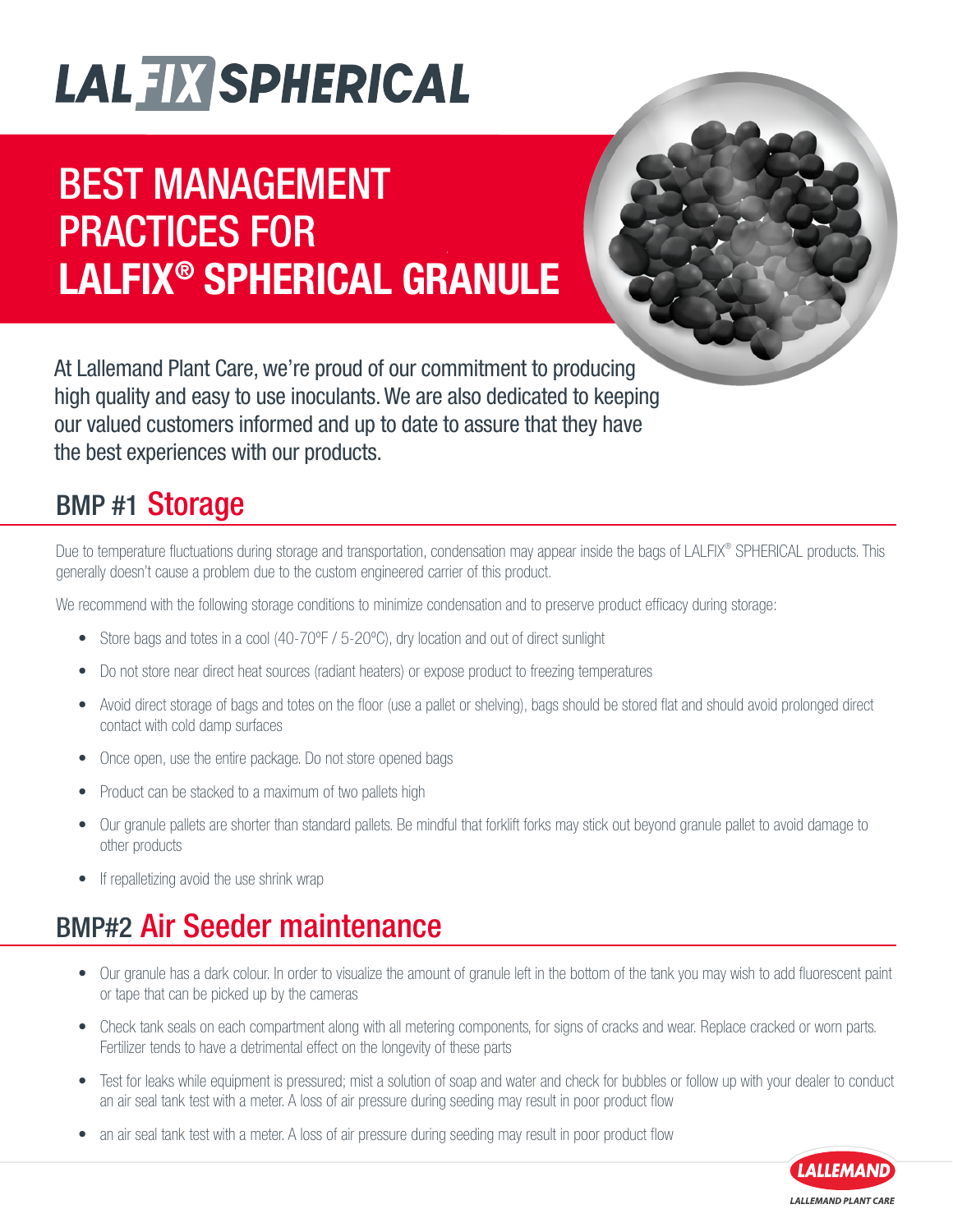#### BMP#3 Filling your air seeder tank

- Ensure that tank walls are dry prior to the start of filling. Run fans at the beginning of each day as a precaution to dry any condensation that may have accumulated overnight
- Place inoculant in designated inoculant tank or place in the smallest tank on the cart
- When filling via tote or bag, the use of a conveyor or auger is permitted
- Fill with a maximum of 32 bags or 1 tote pending the size of the inoculant tank. In humid condition or at the start of each day we recommend reducing the volume
- Check metering system regularly to ensure product flow. Check more often when seeding under high-humidity conditions or when seeding at night
- Keep extra bags cool and out of direct sunlight

#### BMP#4 Correct Product Calibration

- Check bulk density of granules on the bag so that you can properly follow the designated rate charts for your equipment. Note: LALFIX SPHERICAL Granule is 31.5 lbs./cubic ft
- When doing calibrations please test for the equivalent of one acre, this will help ensure accurate calibration
- Use the metering settings on the rate charts only as a starting reference point. Assure that the proper rollers and cartridges are installed in your equipment. Conduct your fine-tune calibration 3 times for most accurate placement

METERING AUGER CORE

**UMHW LINER** 

**UMHW AUGER** 

• If there is a big swing in calibration number, something isn't correct and should be redone

Below are metering guidelines for LALFIX<sup>®</sup> SPHERICAL granule inoculants from leading air seeder manufacturers. For more details, contact your manufacturer or retailer.

#### Bourgault 7000, 8000 and 9000 series

- The calibration number for the low output auger for LALFIX<sup>®</sup> SPHERICAL is 0.040 lb. per revolution
- These units have the Positive Displacement
- Metering PRO (PDM PRO) augers that have a UHMW flighting and UHMW lined housing. An ultra-low rate auger will be available in this configuration, allowing for low rates to be easily obtained
- Note that the Pulse Width Modulation (PWM) should be set at a minimum value of 15% and maximum value of 95%, the slower the PWM the slower the meter runs
- If you try to calibrate PWM and it cannot achieve the target calibration rate, it will alarm you to make an adjustment (typically change range sprockets) and then calibrate again (see operations manual for more information)
- The equipment will store the calibration and if you aren't out by more than 10% on your second calibration then you can proceed with seeding



PD//

Source: Bourgault

ource: Bourgau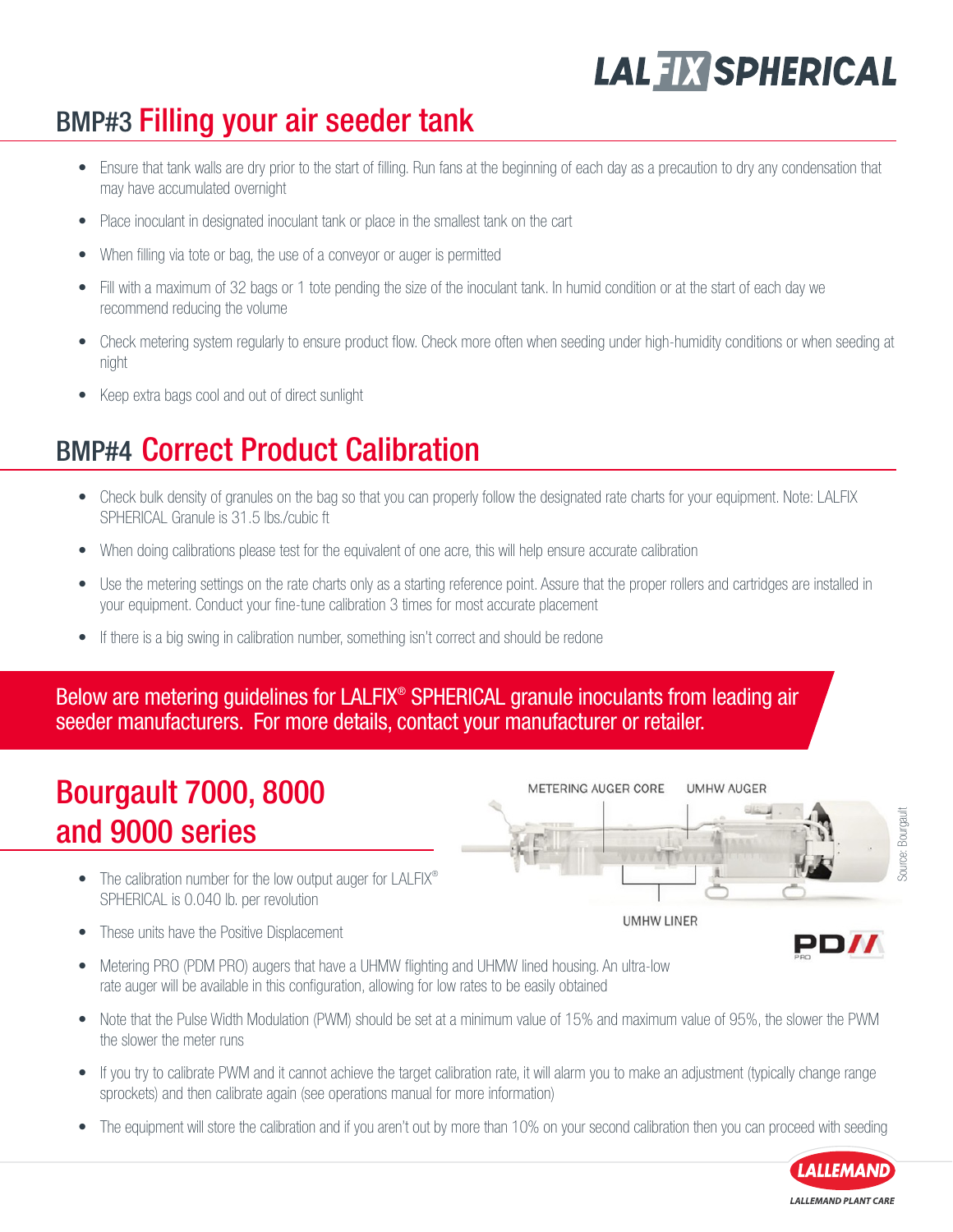#### **Case**

- Use the black roller for optimal inoculant placement
- Use the Narrow extra fine cartridge to ensure that you are getting best placement of product

#### **CONFIGURATIONS TO UNLOCK THE POTENTIAL OF ALMOST ANY CROP.**

| <b>LARTRINGF</b>                         | <b>NARROW (WHITE)</b>                 | <b>HALF WINTH (RED)</b>                                |                                                |                                                  | <b>FULL WIDTH (BLACK)</b>         |
|------------------------------------------|---------------------------------------|--------------------------------------------------------|------------------------------------------------|--------------------------------------------------|-----------------------------------|
|                                          |                                       |                                                        |                                                |                                                  |                                   |
| <b>METER ROLLER</b>                      | <b>COARSE (BLACK)</b>                 | <b>FINE (ORANGE)</b>                                   | <b>MEDIUM (PINK)</b>                           | <b>COARSE (BLACK)</b>                            | <b>COARSE (BLACK)</b>             |
|                                          |                                       |                                                        |                                                |                                                  |                                   |
| <b>CARTRIDGE</b><br><b>RATE RANGE(1)</b> | $2.3 - 13$ Kg/Ha<br>$(2 - 12$ Lb./Ac) | $2.8 - 11$ Kg/Ha<br>$(2.5 - 10 \text{ Lb.}/\text{Ac})$ | 17-90 Kg/Ha<br>$(15-80 \text{ Lb.}/\text{Ac})$ | 56-224 Kg/Ha<br>$(50-200 \text{ Lb.}/\text{Ac})$ | 135-448 Kg/Ha<br>(120-400 Lb./Ac) |
| Fertilizer                               | Not Recommended                       | Not Recommended                                        | <b>Recommended</b>                             | Recommended <sup>(2)</sup>                       | Recommended <sup>(2)</sup>        |
| Alfalfa                                  | <b>Recommended</b>                    | Not Recommended                                        | Not Recommended                                | Not Recommended                                  | Not Recommended                   |
| Barley                                   | Not Recommended                       | Not Recommended                                        | Not Recommended                                | <b>Optional</b>                                  | Recommended                       |
| Canaryseed                               | Not Recommended                       | Not Recommended                                        | <b>Optional</b>                                | <b>Recommended</b>                               | Not Recommended                   |
| Canola                                   | <b>Recommended</b>                    | Not Recommended                                        | Not Recommended                                | Not Recommended                                  | Not Recommended                   |
| Durum                                    | Not Recommended                       | Not Recommended                                        | Not Recommended                                | <b>Optional</b>                                  | <b>Recommended</b>                |
| Flax                                     | Not Recommended                       | Not Recommended                                        | <b>Optional</b>                                | <b>Recommended</b>                               | Not Recommended                   |
| Inoculant                                | <b>Optional</b>                       | <b>Recommended</b>                                     | Not Recommended                                | Not Recommended                                  | Not Recommended                   |
| Large Beans                              | Not Recommended                       | Not Recommended                                        | Not Recommended                                | <b>Optional</b>                                  | Recommended <sup>(2)(3)</sup>     |
| Lentils                                  | Not Recommended                       | Not Recommended                                        | Not Recommended                                | <b>Recommended</b>                               | Not Recommended                   |
| Mustard                                  | <b>Recommended</b>                    | Not Recommended                                        | Not Recommended                                | Not Recommended                                  | Not Recommended                   |
| Oats                                     | Not Recommended                       | Not Recommended                                        | Not Recommended                                | <b>Optional</b>                                  | Recommended <sup>(2)</sup>        |
| Peas                                     | Not Recommended                       | Not Recommended                                        | Not Recommended                                | Recommended <sup>(2)(3)</sup>                    | <b>Optional</b>                   |
| Rye                                      | Not Recommended                       | Not Recommended                                        | Not Recommended                                | <b>Recommended</b>                               | <b>Optional</b>                   |
| Sorghum (Milo)                           | <b>Recommended</b>                    | Not Recommended                                        | Not Recommended                                | Not Recommended                                  | Not Recommended                   |
| Sovbeans                                 | Not Recommended                       | Not Recommended                                        | Not Recommended                                | <b>Recommended</b>                               | Not Recommended                   |
| Wheat                                    | Not Recommended                       | Not Recommended                                        | Not Recommended                                | <b>Recommended</b>                               | <b>Optional</b>                   |

1 Cartridge rates listed apply for ground speeds from 4 mph to 5.5 mph. Actual application rates may<br>vary depending on several factors, including but not limited to: product bulk density, particle size, seed<br>treatment, moi

.<br>A full-width carrier particle size or those products having a larger particle size or those p to bridging or seed flow issues.

3 For products with kernel diameter larger than 10 mm (3/8"), meter rollers may need to be adapted according to the meter roller trimming procedure for large products.

#### John Deere

- Prior to the beginning of seeding confirm that you have run a hydraulic meter flush to ensure that your equipment will accurately calibrate (for more information see your John Deere Manual)
- Meter rollers should be taken apart every year to confirm that everything is in working order prior to seeding



- The low-rate yellow meter roller rotates more continuously, minimizing pulsing effects for better metering at low rates. Use this roller for LALFIX® SPHERICAL Granule
- Install calibration bag and confirm that you charge the meter prior to calibration
- Take meter rolls out every few days and use a leaf blower or air compressor to blow the gates clean

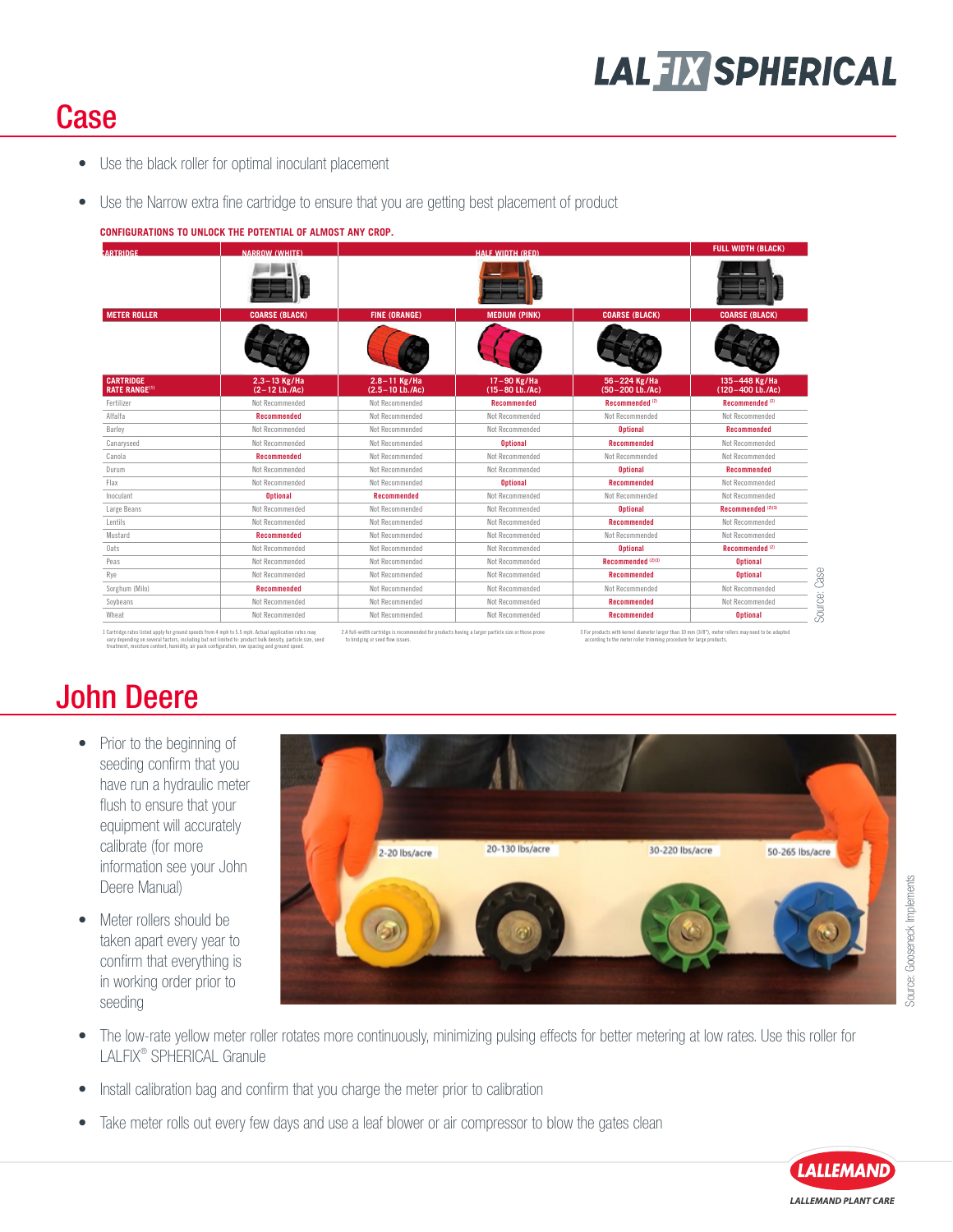#### New Holland

- Use the fine roller for LALFIX® SPHERICAL Granule (canola roller with more surface area allowing for accurate placement in the field)
- Prior to calibration of product be sure to run the fans to clear out any moisture in the tank as this can cause issues with placement of any product.
- The use of the auger or conveyor on the cart is permitted for the use of LALFIX® SPHERICAL when loading the cart

#### **Morris**

- Morris equipment utilizes a seed plate system that changes the clearance distance between the seed plate and the metering wheel. We currently recommend a medium seed plate or setting to prevent grinding damage to the inoculant pearls. After the seed plate setting is complete, Morris customers go through a stationary calibration process to arrive at a stable repeatable rate.
- Assure you have the proper seed plate and sprocket
- Adjust the transmissions by moving the locking pin from direct drive to slow speed drive make sure the tractor is not running while removing pins
- Slide sample tray into place before calibrating (due to the fact we are similar to caraway use this setting instead of inoculant and leave the gate open.)
- Before starting calibration ensure that the product has a cal factor assigned.